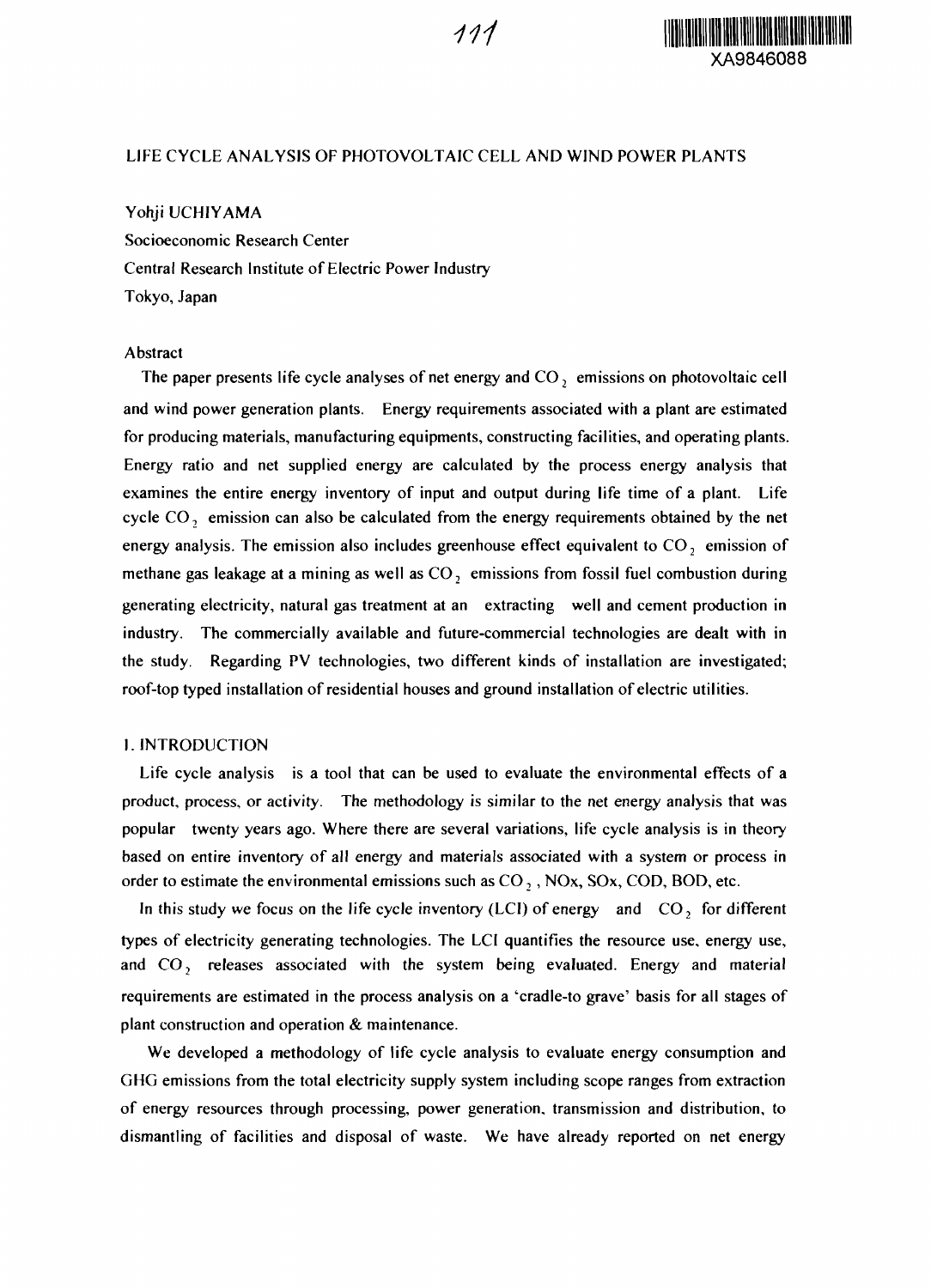analysis and  $CO<sub>2</sub>$ , emissions of various electricity supply technologies [1],[2],[3]. This paper, based on the above reports, has made further analysis to evaluate the effect of electricity generating technologies of solar and wind energy. Amounts of  $CO<sub>2</sub>$  gas indirectly emitted from constructing and operating solar and wind power plants are investigated in order to make the effects of environmental technologies visible.

#### 2. METHODOLOGY

2-1 Net energy analysis and energy payback time

Life cycle inventory analysis is one of the useful methods to analyze greenhouse gas emissions from an energy supply system. The life cycle analysis in this study is the process analysis based on a bottom-up process approach in which each energy system has been subdivided into energy chain processes of fuel extraction, transportation, treatment, conversion and waste disposal. The input energy is the total life cycle energy, i.e. the sum of the construction including materials and equipments production, and the operation energy consumed in all processes of the system. Regarding a renewable energy technology which doesn't need to supply any fossil fuels to generate electricity, a power plant is only a process to be investigated. The output energy is the total amount of electricity produced by the system or supplied to consumers during the plant life.

Energy ratio is defined as the electrical output divided by the equivalent electrical input during a plant life:

Energy ratio = OUT / ( $Nt / \alpha$  +  $Ne$ )

where OUT is the electrical output, INt is the thermal input, INe is the electrical input, and  $\alpha$ is the conversion factor of electricity to primary energy(9.42 MJ/kWh).

Net supplied electricity is defined by subtracting the equivalent electrical input from the electrical output during life time:

Net supplied electricity = OUT- (INt  $\alpha$  + INe)

Energy payback time is also calculated by the results of net energy analysis.

It is defined by the following equation.

Energy payback time =  $Neq. / (OUTa \times a - Na.$ 

where INeq. is the initial energy input required for producing raw materials, manufacturing equipments and constructing a plant, OUTa is the annual electrical output, and INa.op. is the annual energy input at operating and maintaining a plant.

2-2 Analysis of greenhouse gas emission

Based on net energy analysis, the life cycle  $CO<sub>2</sub>$  emission can be derived from the indirect emissions associated with the energy consumed for construction and O&M of the electricity supply system as well as the direct emissions from combustion of fossil fuel fired power plants. The study also includes the  $CO_2$  equivalent methane gas leakages at coal or natural gas mining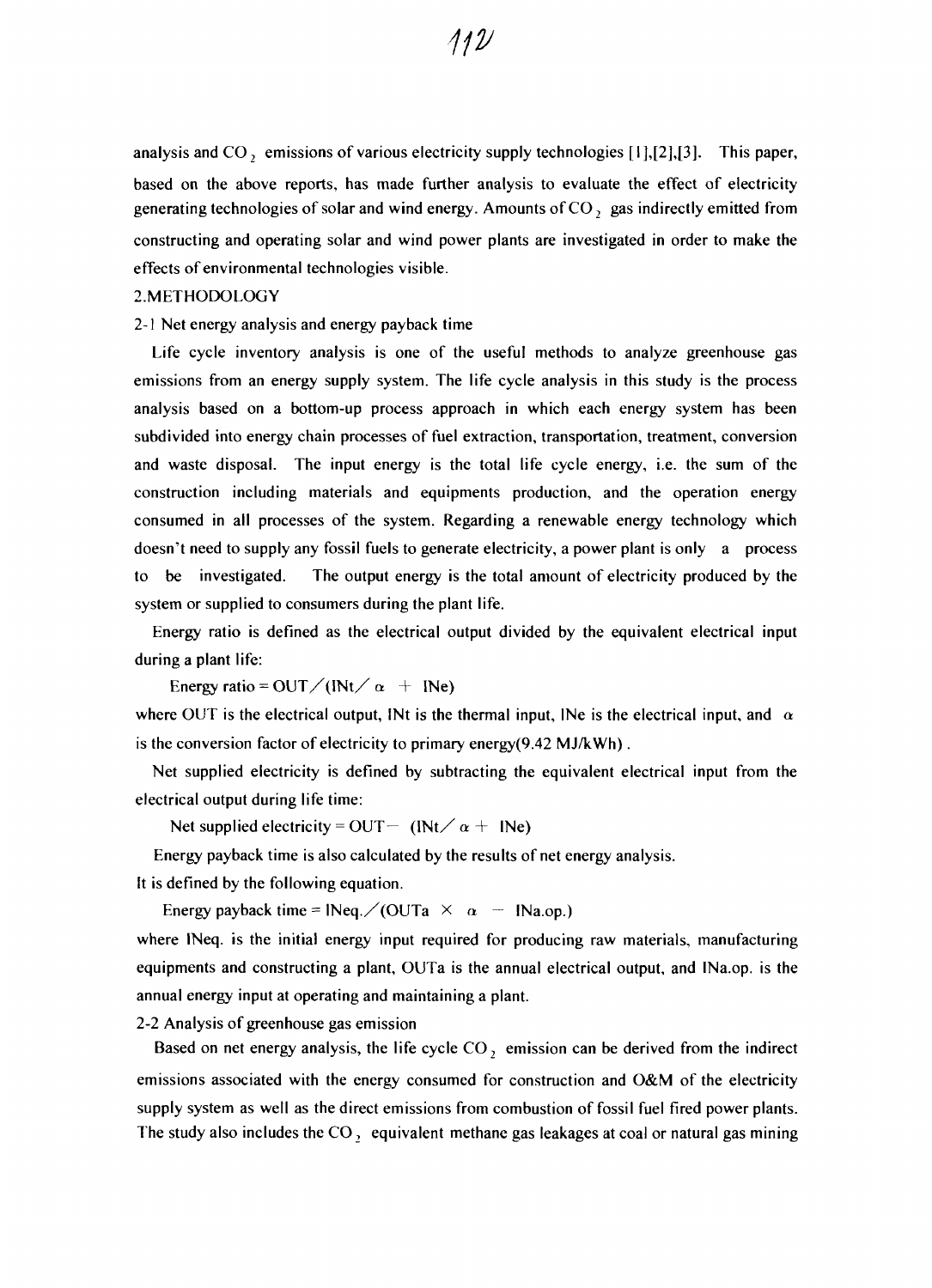from methane gas is 21 times larger than from  $CO<sub>2</sub>$  gas as the global warming potential estimated from a time horizon of 100 years. The greenhouse effect of an electricity supply system is expressed in terms of the  $CO<sub>2</sub>$  emission factor calculated by the following equation:

The CO<sub>2</sub> emission factor =  $(E1 + E2 + E3 + E4)$ /Out where  $E1 + E2 + E3 + E4$  is the total CO<sub>2</sub> emission from an electricity supply system during the plant life, El is the direct emission from fossil fuel combustion at a power plant, E2 is the indirect emission from construction and O&M. E3 is the indirect emission from cement production, and E4 is the equivalent  $CO_2$  emission from methane leakage. E1 is eliminated

from the analysis of renewable energy technologies.

### 3. RESULTS OF THE STUDY

# 3-1 Photovoltaic Cell Technologies

Energy requirements and  $CO_2$  emissions of PV power plant are investigated on advanced technologies expected to commercialize in the future. The process analysis approach is used for analyzing two different PV technologies; polycrystalline silicon(p-Si) and amorphous silicon(a-Si). In the study both technologies would be installed not only as roof materials on residential roof but also as a large scale of power sources of electric utilities setting on the ground.

Total energy required for producing a PV technology includes some process energy consumed by different industrial sectors such as materials production, equipment manufacturing, transportation, and services. It seems that the consumed energy of materials production is dominant among total energy consumed for material intensive products in industry. However the amount of energy consumption in other processes is not ignored for them.

What is evident on comparing direct and indirect CO, emissions from products of over 400 different sectors in the Japanese input/output table is that a  $CO<sub>2</sub>$  emission ratio of materials production increases for materials intensive products such as food product machine, steel ship, pump, compressor, etc.. In the attached figure A-1 the ratio of  $CO<sub>2</sub>$  emission shows a maximum value of 67 percent for a food product machine, 52 percent for a passenger car, and 23 percent for a semiconductor [4]. In general the value tends to increase for products with highly additional value.

The energy requirements and  $CO<sub>2</sub>$  emission of PV technologies need to be derived on different processes as shown in the following levels:

- silicon production
- cell foundation
- cell manufacture
- module production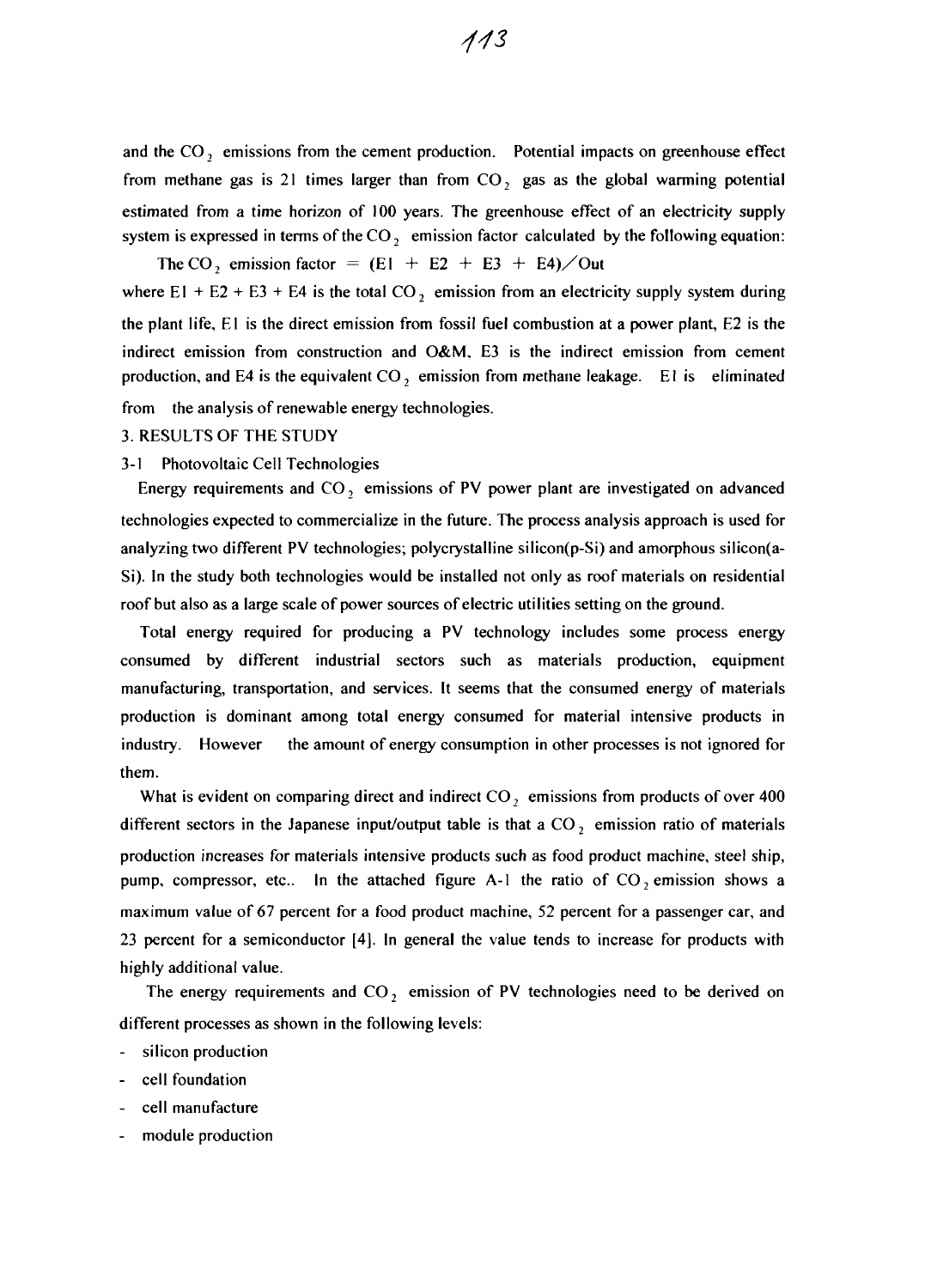- transportation of equipments and materials
- site materials and construction
- operation and maintenance

The energy requirements for decommissioning of the plant after its lifetime is not considered in the study because of the limited information. Regarding the roof-top installation, energy requirements for transportation, site construction and O&M are not included into the calculation because a PV module is dealt with a part of roof materials.

A PV module consists of aluminum frame and a large number of solar cells which are highly electricity-intensive materials. If advanced technologies to product thinner silicon cell with high efficiency are developed, energy ratio and  $CO<sub>2</sub>$  emission factor could be highly improved. Table 1 gives R&D targets of cell performance in Japan. Solar cell is produced by polycrystal silicon for PV-1 to PV-3 and amorphous silicon for PV-4. The yearly production of cell is assumed to reaches 10 MW for PV-1 and I GW for PV-2 to PV-4[5]. Cell efficiency is estimated to 17 percent of the conventional value for PV-1, 20 percent for PV-2 and PV-3 and 12.6 percent for PV-4. Cell thickness of PV-3 is 150  $\mu$  m, half of the conventional one. In the table we also show the performance of the conventional PV technology used in the investigation of the previous report[3].

|                                  | $PV-1$      | $PV-2$      | $PV-3$      | $PV-4$    | Conventional |
|----------------------------------|-------------|-------------|-------------|-----------|--------------|
| Type of cell                     | polycrystal | polycrystal | polycrystal | amorphous | polycrystal  |
| Cell production [MW/y]           | 10          | 000,        | 1,000       | 1.000     |              |
| Cell efficiency[%]               |             | 20          | 20          | 12.6      | 17           |
| Cell thickness $[\mu \text{ m}]$ | 300         | 300         | ۱۲0         | 0.3       | 300          |
| System efficiency[%]             | 10          | 13          | 13          | 8.6       | 10           |

TABLE I EVALUATED PV POWER TECHNOLOGIES

Material loss of silicon from the process of silicon ingot to module production is estimated to 74 percent for polycrystal silicon cell. The entire processes of silicon cell consumes primary energy of 166.0 Gcal/ton for the polycrystal silicon of PV-1 which is produced by the advanced cell production system to reduce the energy consumption of production processes. The energy consumption of PV-1 is less than one third of 562.5 Gcal/ton for the conventional technology of the previous report[3].

Life cycle energy consumption of PV-1 and its distribution ratio of processes are indicated in the table II with comparison of the conventional technology. Energy requirement for producing materials occupies the majority of the life cycle energy. Total energy of PV-1 is highly improved by the advanced technology of cell production. In succession of materials production O&M and equipments manufacturing share 21 and 19 percents of the total energy,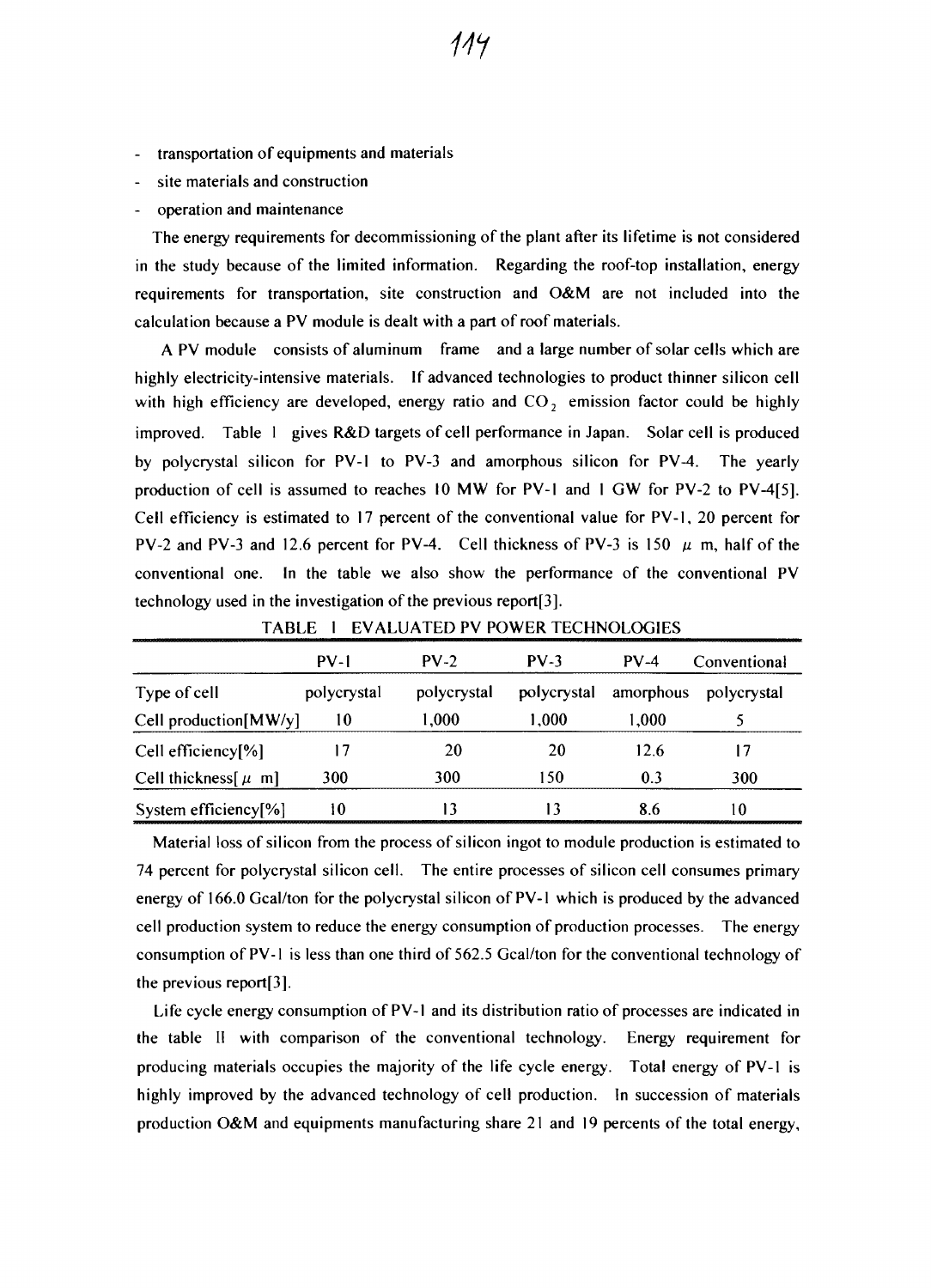TABLE II Life Cycle Energy Requirement of 1 MW PV system Total Energy Distribution ratio of Processes [%] [Gcal/y] Material Manufacture Constr. Transport. O&M Conventional 1,107 61.9 11.3 3.0 0.7 23.1 PV-1 572 51.3 18.6 5.9 2.9 21.4

 $11$ 

Based on the above performance in Table  $I$ , we estimated entire material and energy requirements for different types of PV systems during lifetime of 30 years. The results are indicated in Table  $III$  for I MW PV plant of electric utility installation, and in Table IV for 3 kW plant of roof-top installation in residential houses. It is shown that the advanced technologies of mass cell production can contribute to reduce the amount of material requirements as well as energy consumption. Although development of amorphous silicon cell is effective to reduce an amount of silicon which is one of the most energy intensive materials, it still requires a large amount of steel, aluminum and cement of frame and base materials because of lower cell efficiency.

# TABLE III MATERIALS AND ENERGY REQUIREMENTS FOR MANUFACTURE & CONSTRUCTION OF 1 MW PHOTOVOLTAIC CELL POWER PLANT DURING LIFE OF 30 YEARS ( Utility installation )

|                    | $PV-1$ | $PV-2$ | $PV-3$ | $PV-4$ | Conventional |
|--------------------|--------|--------|--------|--------|--------------|
| MATERIALS [ton/MW] |        |        |        |        |              |
| <b>Steel</b>       | 520    | 401.1  | 401.1  | 603.95 | 520          |
| Aluminum           | 19     | 9.8    | 9.8    | 14.86  | 20           |
| Copper             | 53.9   | 42.2   | 42.2   | 62.21  | 56           |
| Cement             | 250    | 192.3  | 192.2  | 290.75 | 250          |
| Glass              | 79.8   | 38.5   | 38.5   | 64.61  | 60           |
| Insulation         | 32     | 25.1   | 25.1   | 36.89  | 47           |
| Silicon            | 10.6   | 7.3    | 3.6    |        | 25           |
| SiH <sub>4</sub>   |        |        |        | 0.05   |              |
| <b>TMT</b>         |        |        |        | 0.35   |              |
| Oxygen gas         |        |        |        | 1.15   |              |
| Nitrogen gas       |        |        |        | 30.21  |              |
| Hydrogen gas       |        |        |        | 0.01   |              |
| <b>EVA</b>         |        |        |        | 6.33   |              |
| Butyl rubber       | 1.1    | 0.8    | 0.8    | 1.28   |              |
| Caulk              | 10.9   | 8.4    | 8.4    |        |              |
| Tedra(PVF)         | 1.5    | 1.2    | 1.2    | 1.74   |              |

respectively.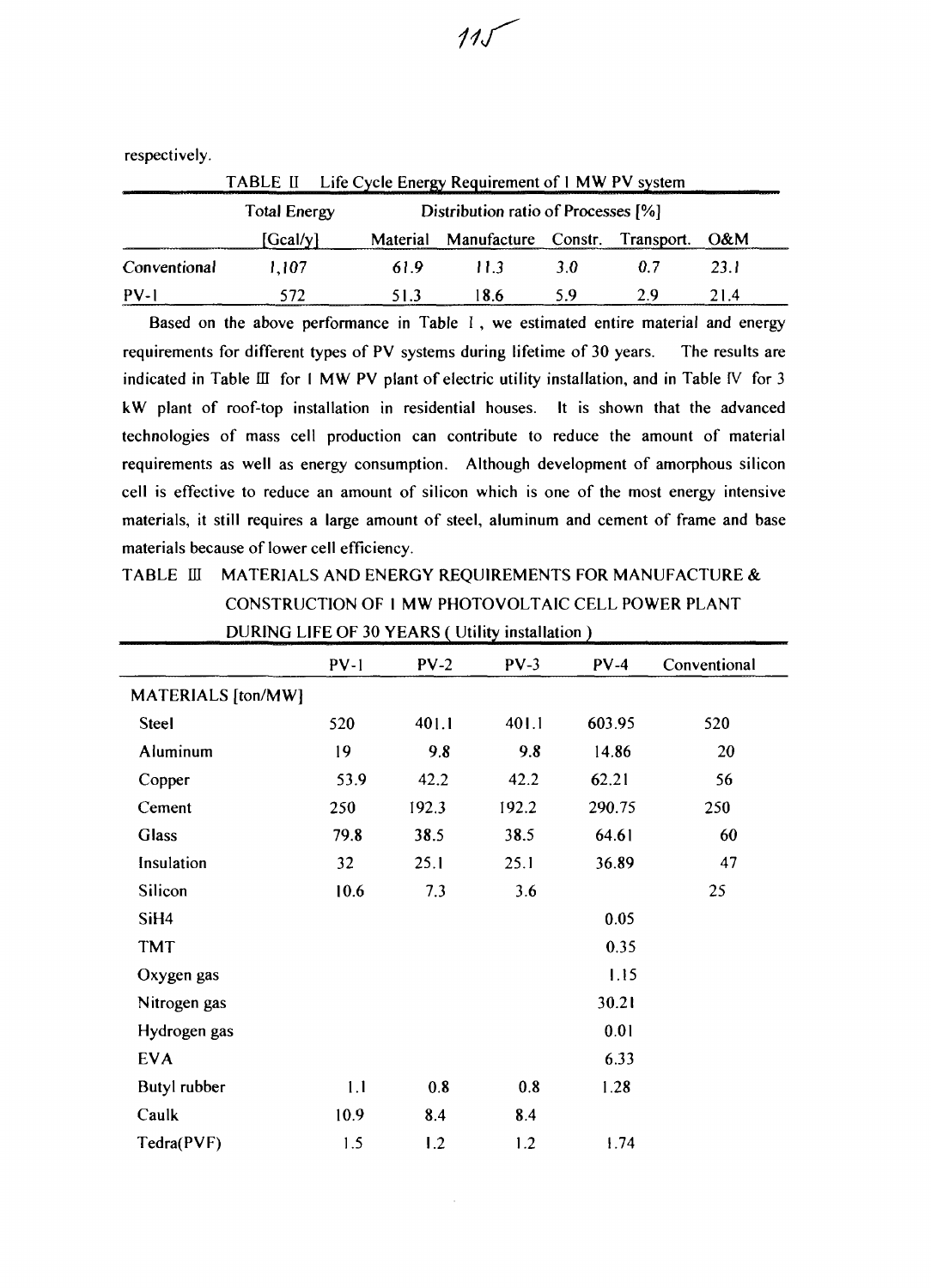| ENERGY           | (manufacturing, transportation and construction) |       |     |       |      |  |
|------------------|--------------------------------------------------|-------|-----|-------|------|--|
| Electricity[MWh] | 1.359                                            | 1.047 | 973 | 925.8 | 1695 |  |
| Coal [ton]       | 33                                               | 24    | 22  | 3178  | ንባ   |  |
| Oil [ton]        | 145                                              | 108   | 96  | 126.2 | 100. |  |

# TABLE IV MATERIALS AND ENERGY REQUIREMENTS FOR MANUFACTURE & CONSTRUCTION OF ROOF-TOP PV POWER PLANT

×

| DURING LIFE OF 30 YEARS (Roof-top installation: Scale of 1 MW) |        |        |        |        |  |
|----------------------------------------------------------------|--------|--------|--------|--------|--|
|                                                                | $PV-1$ | $PV-2$ | $PV-3$ | $PV-4$ |  |
| MATERIALS [ton/MW]                                             |        |        |        |        |  |
| Steel                                                          | 5.0    | 5.0    | 5.0    | 5.0    |  |
| Aluminum                                                       | 19.0   | 9.8    | 9.8    | 14.86  |  |
| Copper                                                         | 53.9   | 42.2   | 42.2   | 62.21  |  |
| <b>Glass</b>                                                   | 79.8   | 38.5   | 38.5   | 64.61  |  |
| Insulation                                                     | 32.0   | 25.1   | 25.1   | 36.89  |  |
| Silicon                                                        | 10.6   | 7.3    | 3.6    |        |  |
| SiH <sub>4</sub>                                               |        |        |        | 0.05   |  |
| <b>TMT</b>                                                     |        |        |        | 0.35   |  |
| Oxygen gas                                                     |        |        |        | 1.15   |  |
| Nitrogen gas                                                   |        |        |        | 30.21  |  |
| Hydrogen gas                                                   |        |        |        | 0.01   |  |
| <b>EVA</b>                                                     |        |        |        | 6.33   |  |
| Butyl rubber                                                   | 1.1    | 0.8    | 0.8    | 1.28   |  |
| Caulk                                                          | 10.9   | 8.4    | 8.4    |        |  |
| Tedra(PVF)                                                     | 1.5    | 1.2    | 1.2    | 1.74   |  |
| ENERGY (manufacturing, transportation and construction)        |        |        |        |        |  |
| Electricity[MWh]                                               | 743    | 492    | 418    | 210.56 |  |
| Coal [ton]                                                     | 10     | 10     | 9      | 5.65   |  |
| Oil [ton]                                                      | 56     | 39     | 27     | 22.72  |  |

Regarding the roof-top installation in which PV modules are used as roof materials, amorphous silicon technologies can contribute highly to reduce amounts of material and energy requirements. Higher cell efficiency of p-silicon can also reduce amounts of material and energy in the processes of material production and plant construction.

Life cycle energy requirements can be calculated from the results of material and energy requirements in the tables. Energy requirements as well as energy ratio, payback time and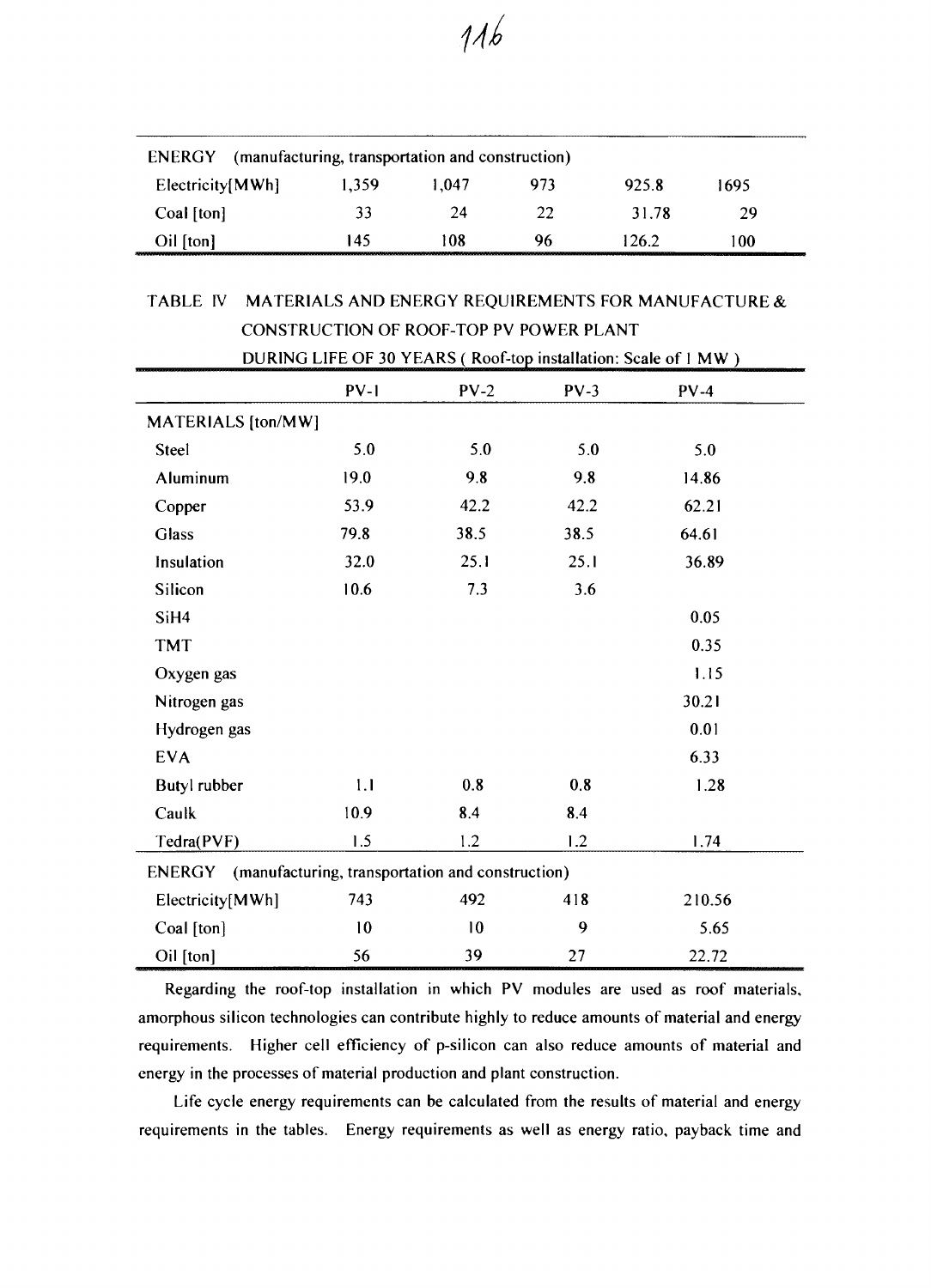$CO<sub>2</sub>$  emission factor are indicated for the utility installation and roof-top installation, in Table V and VI, respectively.

| LECHNOLOGIES ( Utility installation ) |          |         |         |         |              |
|---------------------------------------|----------|---------|---------|---------|--------------|
|                                       | $PV-1$   | $PV-2$  | $PV-3$  | $PV-4$  | Conventional |
| Energy requirement                    |          |         |         |         |              |
| M, M & C $[Gcal/y]$                   | 450.1    | 309.7   | 279.3   | 342.6   | 851.3        |
| $O & M$ [Gcal/y]                      | 121.6    | 82.6    | 73.5    | 87.2    | 255.4        |
| Total [Gcal/y]                        | 571.7    | 392.3   | 352.7   | 429.9   | 1,106.7      |
| Produced energy[Gcal/y]               | 2,809    | 2,809   | 2,809   | 2,809   | 2,809        |
| (MWh/y)                               | (1, 248) | (1,248) | (1,248) | (1,248) | (1,248)      |
| Energy ratio                          | 4.91     | 7.16    | 7.96    | 6.53    | 2.54         |
| Payback time[year]                    | 5.03     | 3.41    | 3.06    | 3.78    | 10.0         |
| CO <sub>2</sub> emission factor       |          |         |         |         |              |
| M, M & C $[g-C/kWh]$                  | 27.22    | 19.25   | 17.72   | 23.05   | 40.64        |
| O & M $[g-C/kWh]$                     | 7.09     | 4.95    | 4.49    | 5.67    | 11.78        |
| Total [g-C/kWh]                       | 34.31    | 24.20   | 22.21   | 28.72   | 52.42        |

TABLE V ENERGY REQUIREMENTS AND CO2 EMISSIONS OF PV POWER TECHNOLOGIES ( Utility installation )

M, M & C: materials, manufacturing and construction

TABLE VI ENERGY REQUIREMENTS AND CO2 EMISSIONS OF PV POWER TECHNOLOGIES ( Roof-top installation .Scale of 1 MW)

|                                 | <b>ELCTRYOLOGILO</b> ( <i>ROOFTOP Manament count</i> |          | . <i>.</i> |          |
|---------------------------------|------------------------------------------------------|----------|------------|----------|
|                                 | $PV-1$                                               | $PV-2$   | $PV-3$     | $PV-4$   |
| Energy requirement              |                                                      |          |            |          |
| M, M & C $[Gcal/y]$             | 257.69                                               | 156.19   | 125.97     | 110.10   |
| $O & M$ [Gcal/y]                | 77.31                                                | 46.86    | 37.79      | 35.73    |
| Total [Gcal/y]                  | 335.00                                               | 203.05   | 163.76     | 154.82   |
| Produced energy[Gcal/y]         | 2,956.50                                             | 2,956.50 | 2,956.50   | 2,956.50 |
| Energy ratio                    | 8.83                                                 | 14.56    | 18.05      | 19.10    |
| Payback time[year]              | 2.69                                                 | 1.61     | 1.29       | 1.13     |
| CO <sub>2</sub> emission factor |                                                      |          |            |          |
| M, M & C $[g-C/kWh]$            | 12.32                                                | 7.69     | 6.26       | 6.17     |
| $O & M[g-C/kWh]$                | 3.70                                                 | 2.31     | 1.88       | 1.85     |
| Total $[g-C/kWh]$               | 16.02                                                | 10.00    | 8.14       | 8.02     |

M. M & C: materials, manufacturing and construction

The energy ratio of a PV system can be improved in case of roof-top typed installation due to eliminating fabrication of PV module frames and site construction. Development of new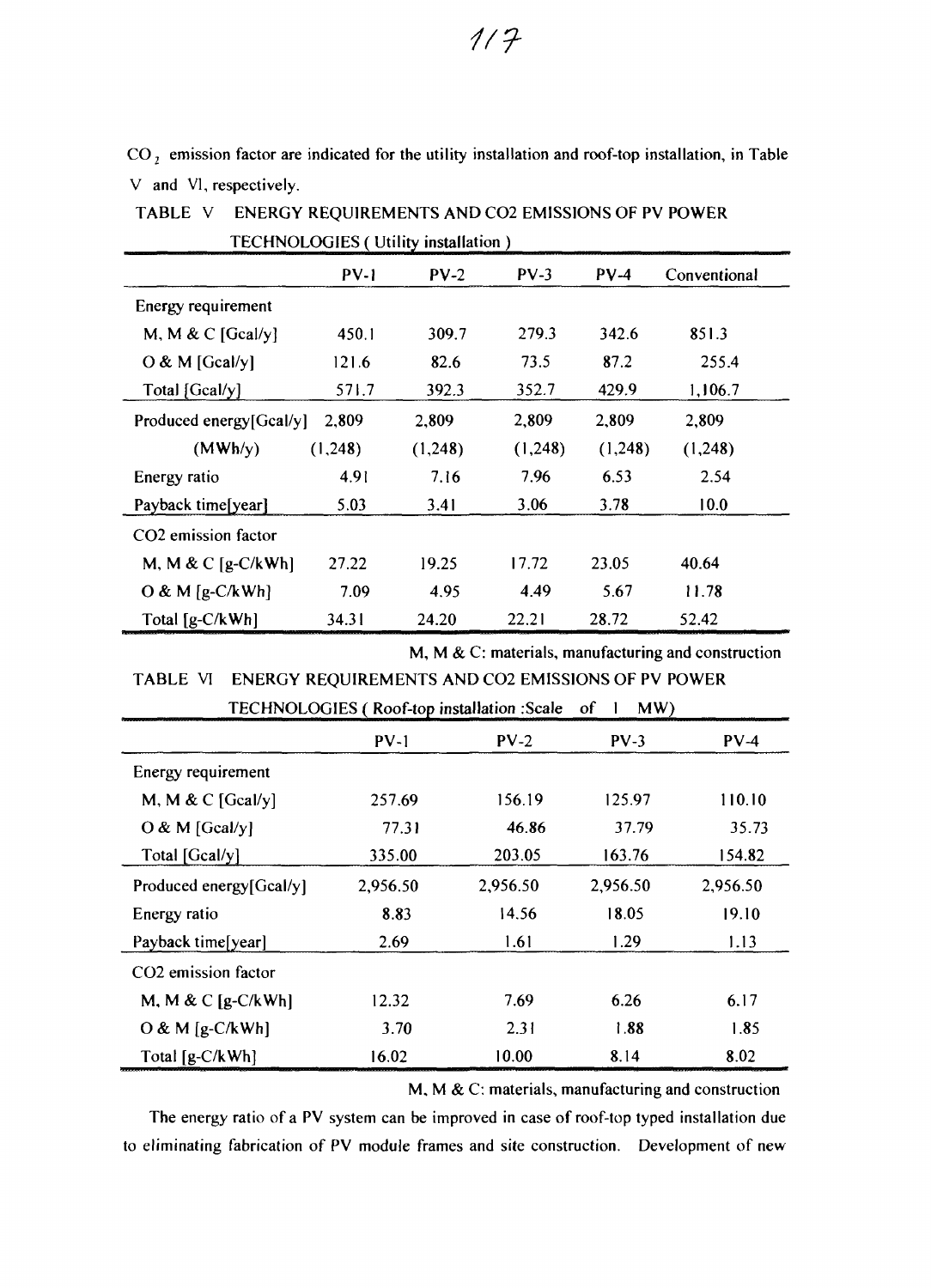silicon cell with high performance could also make the energy ratio increase. The value is approximately twice larger than that of the conventional PV system.

Table V and VI also present the results of  $CO<sub>2</sub>$  emissions per unit of kWh, including the methane leakages, for conventional electricity generation systems. The  $CO<sub>2</sub>$  emission factor of PV system can be improved if higher efficient PV cell may be developed. As shown in the table, advanced PV cell such as thinner silicon cell and amorphous silicon cell with higher efficiency could make the CO, emission factor reduced up to half of that of the conventional one in case of roof-top typed installation.

#### 3-2 Wind Power Generation Technology

In the previous study[ref.3] we investigated life cycle analysis of conventional wind power generation plant which was constructed as a demonstration plant in Japan 12 years ago. Recent progress of PV technologies is so rapid that its performance characteristic has been improved year by year. We tried to calculate energy ratio and CO, emission factor again for advanced wind technologies installed in recent years. Table VII shows improved performance of Japanese wind machines produced by the Mitubishi Heavy Industry and of Danish one produced by the MICON, and their annual capacity factors when they are installed at the best area of wind flow in Japan.

|                     | Mitubishi-1    | Mitubishi-2  | <b>MICON</b> | Demo. plant $[ref.3]$ |
|---------------------|----------------|--------------|--------------|-----------------------|
| Power output $[kW]$ | 300            | 170/50       | 400/100      | 100                   |
| Rotor diameter[m]   | 28             | 27           | 31           | 30                    |
| Generator type      | Asynchronous   | Asynchronous | Asynchronous | Asynchronous          |
|                     | (single-speed) | $(2-speed)$  | $(2-speed)$  | (single-speed)        |
| Capacity factor[%]  | 20             | 25           | 20           | 20                    |

TABLE VII EVALUATED WIND POWER TECHNOLOGIES

We investigated amounts of material requirements for different types of wind machines based on the above technological performance of the table. Table VIII indicates the results of material requirements for main components and civil work. It is found that recent progress of wind technologies makes total weight of main components reduce by the effort of design improvement. Regarding construction materials required for civil work, amounts of concrete and steel have also large change in material requirements between conventional and advanced technologies; total weight of construction materials for advanced technologies is less by more 20 % than of the conventional one.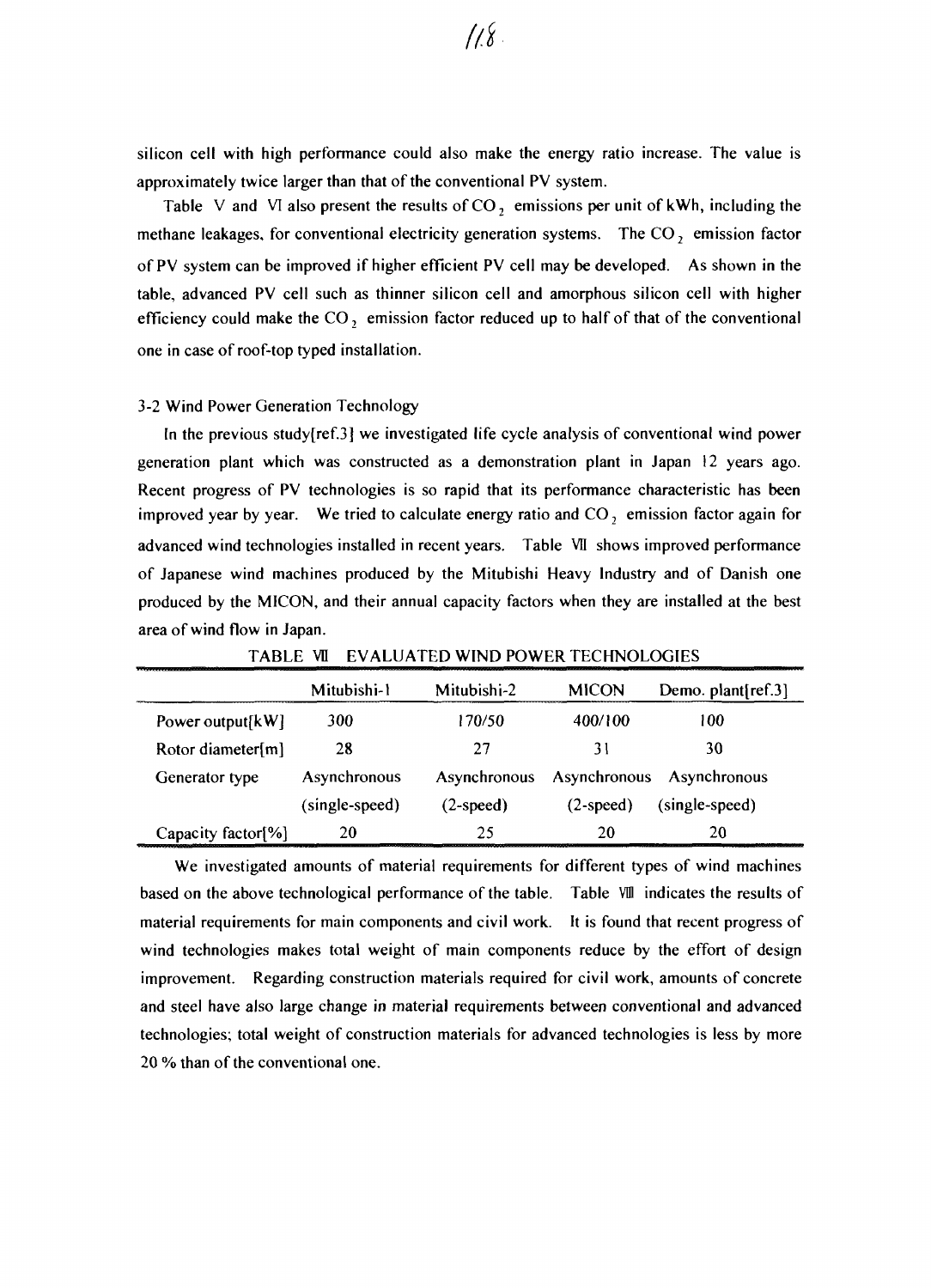|                 |             |             |              | unit: ton          |
|-----------------|-------------|-------------|--------------|--------------------|
|                 | Mitubishi-1 | Mitubishi-2 | <b>MICON</b> | Demo. plant[ref.3] |
| <b>Blade</b>    | 3.15        | 3.15        | 3.80         | 4.2                |
| Nacelle         | 14.93       | 14.65       | 9.21         | 18.2               |
| Tower           | 19.60       | 20.93       | 21.60        | 27.0               |
| Generator, etc. | 5.93        | 2.10        | 5.65         | 11.6               |
| cement          | 42          | 42          | 41           | 50                 |
| steel           | 20          | 20          | 20           | 24                 |
| stone & sand    | 289         | 289         | 280          | 345                |
| Total           | 394.6       | 388.7       | 381.3        | 480.0              |

TABLE VII MATERIALS REQUIREMENTS OF WIND POWER TECHNOLOGIES

Based on the performance characteristics in Table VII and material requirements in Table VII, life cycle energy requirements, energy ratio and  $CO<sub>2</sub>$  emission factor can be calculated as shown in the table IX. The advanced technology is effective to improve energy ratio and  $CO<sub>2</sub>$  emission factor of wind power plant. The reduction rate is larger than that of PV plant. Energy payback time of wind technology is less than a year for Mitubishi-1 and MICON machines. Net energy ratio can be improved by advanced technologies with higher performance characteristics. They can also reduce CO<sub>2</sub> emission factor of power generation plants. The emission factors of the advanced technologies are from one third to one fifth of the conventional value of demonstration plant.

| <b>ENERGY REQUIREMENTS AND CO2 EMISSIONS OF WIND</b><br>TABLE IX |  |
|------------------------------------------------------------------|--|
|------------------------------------------------------------------|--|

|                                 | Mitubishi-1 | Mitubishi-2 | <b>MICON</b> | Demo. plant |  |
|---------------------------------|-------------|-------------|--------------|-------------|--|
| Energy requirement              |             |             |              |             |  |
| M, M & C [Gcal/y]               | 33.87       | 33.60       | 32.47        | 39.83       |  |
| $O & M$ [Gcal/y]                | 14.26       | 15.60       | 15.06        | 22.0        |  |
| Total [Gcal/y]                  | 48.14       | 49.20       | 47.53        | 61.8        |  |
| Produced energy[Gcal/y]         | 1,064       | 754         | 1,419        | 355         |  |
| Energy ratio                    | 22.1        | 15.3        | 29.9         | 5.7         |  |
| Payback time[year]              | 0.98        | 1.37        | 0.69         | 3.59        |  |
| CO <sub>2</sub> emission factor |             |             |              |             |  |
| M, M & C $[g-C/kWh]$            | 6.99        | 9.19        | 4.68         | 22.63       |  |
| $O & M [g-C/kWh]$               | 2.51        | 3.73        | 1.89         | 11.11       |  |
| Total [g-C/kWh]                 | 9.51        | 12.92       | 6.56         | 33.74       |  |

TECHNOLOGIES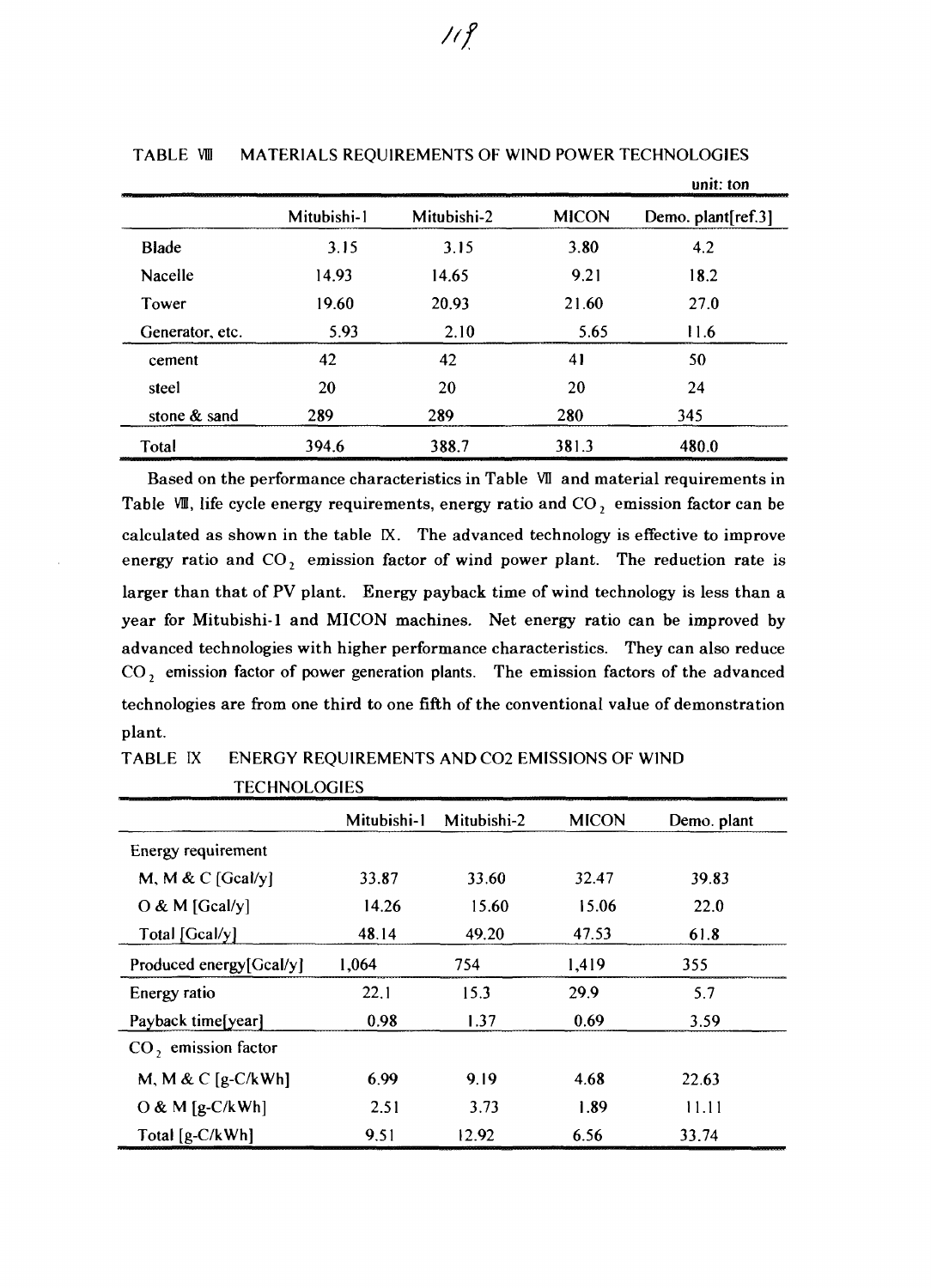### 4. CONCLUSION

The study presents life cycle analysis of net energy, energy payback time and  $CO<sub>2</sub>$ emissions from PV and wind power generation technologies in Japan. Materials production, manufacturing of equipments and site construction are evaluated as well as operation and maintenance of plant facilities. Direct and indirect  $CO<sub>2</sub>$  emissions from life cycle of a plant are analyzed with the process analysis. Both conventional and advanced generation technologies of PV and wind energy are investigated in the study. The results of the comparative assessment on different generation technologies can be summarized as follows:

- (1) It is found that advanced PV technologies make net energy ratio improve by 30 to 40 % for the utility installation and 65 to 110 % for the roof top installation of residential houses. In case of wind power plants, advanced technologies can achieve the large improvement of energy ratio by 170 to 400 % of the demonstration plant.
- (2) Energy payback time of PV technologies is 3.06 to 3.78 for the utility installation and 1.13 to 2.69 for the roof top type. Advanced wind technologies can improve energy payback time by 0.69 to 1.37 but cannot achieve the best value of 0.01 for fossil fuel fired and nuclear plants as shown in the attached figure A-2.
- (3) The  $CO_2$  emission per unit of kWh of PV and wind technologies is much lower than that of fossil fuel fired power plants. It is clear that PV and wind technologies can contribute to improve CO2 emission factor of average electricity if they are installed into the national electricity grid. The CO, emission factor can be reduced by developing advanced PV or wind technologies. The factor of PV is reduced by 18 to 35 % for the utility installation and 35 to 50 % for the roof-top type. Regarding the advanced wind machines higher improvement can be expected ; the factor is improved by 60 to 80 % with comparing the value of the demonstration plant.

### References

- [ 1 JUchiyama, Y., Yamamoto, H., "Energy analysis of power generation plants", CRIEPI, Rep. No.Y90015(1991)
- [2]L)chiyama, Y., Yamamoto, H., "Greenhouse effect analysis of power generation plants", CRIEPI, Rep. No.Y91005(1992)
- [3]Uchiyama, Y.,"Life cycle analysis on net energy, CO2 emission and environmental cost of power generation plants", JASME-ASME international conference on power engineering 93(1993)
- [4]Hondo,H., Nishimura,K., Uchiyama,Y.,"Derivation
- [5]"Evaluation of Photovoltaic Cell Power Generation Technologies", the Society of Chemical Engineering in Japan,( 1993.3)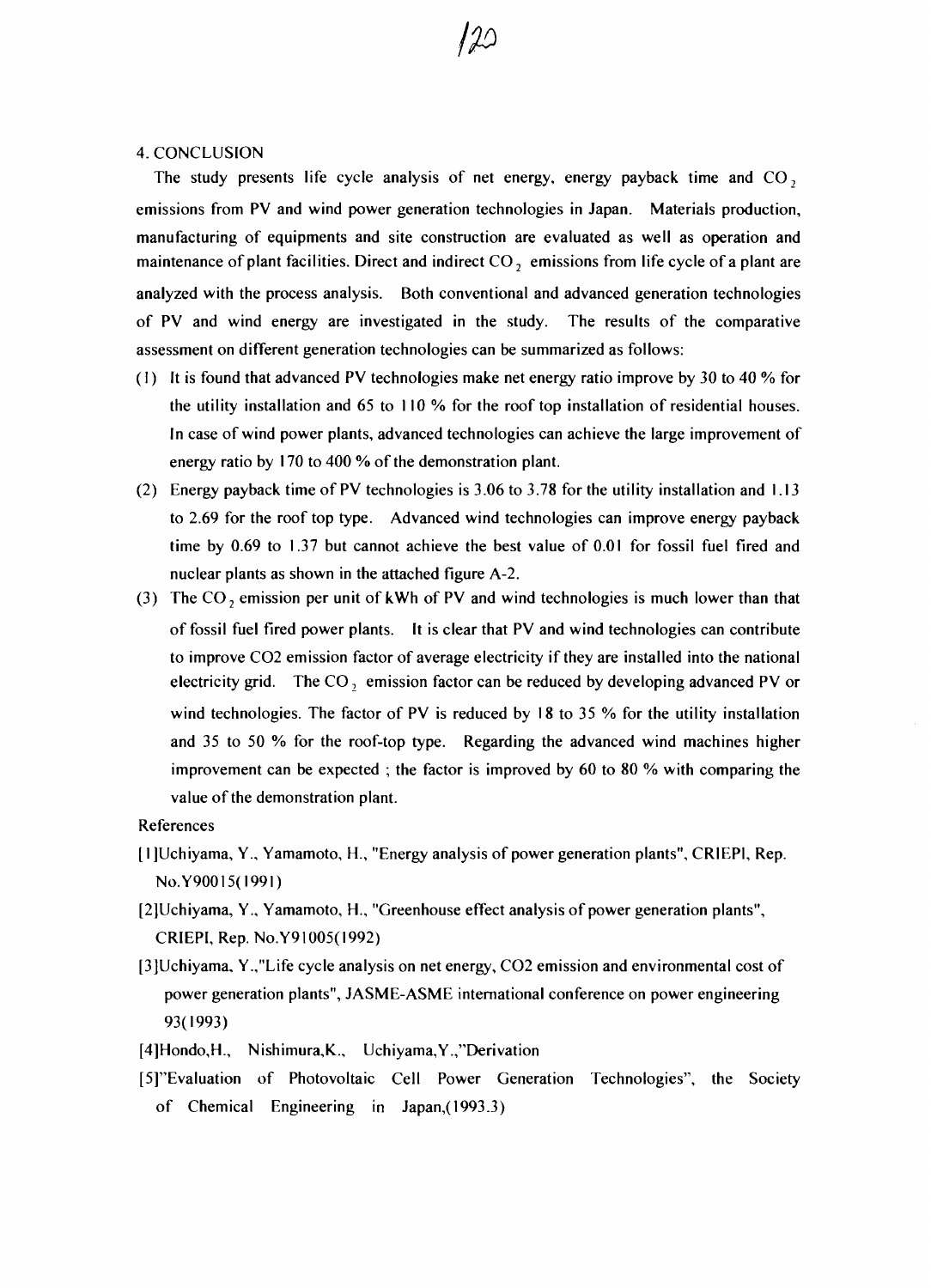

121